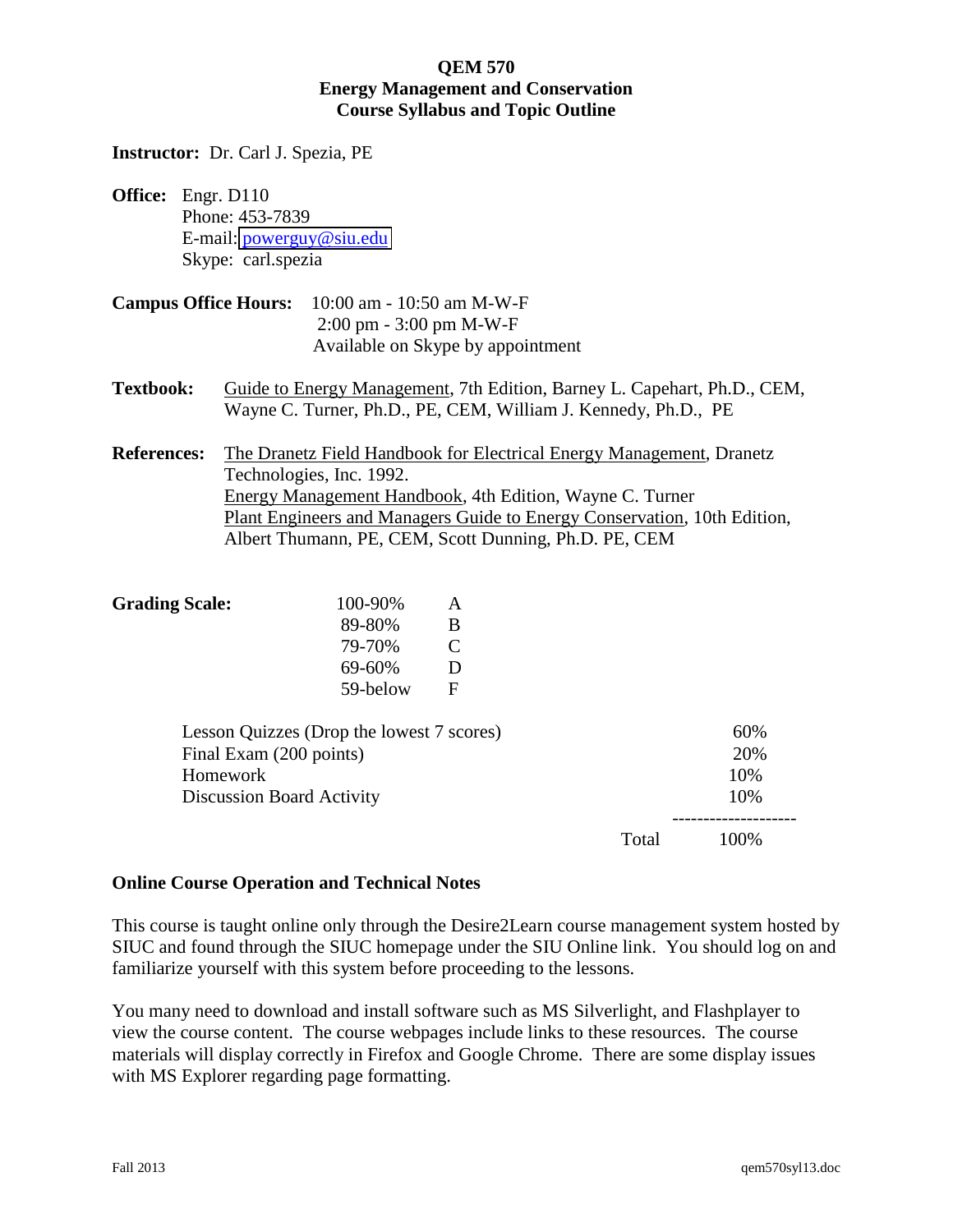## **Online Course Operation and Technical Notes (cont.)**

The course presentation webpages may take a VERY long time to load. Be patient. The presentations use flash movie format (SWF files) that can take a while to load. This content could take 5-7 minutes to load on DSL connections. It will load much faster after the initial access. Contact the course instructor if you are unable to view any of the course material.

This course includes several homework assignments. These assignments require electronic submission of written work. The best method for handing in these assignments is to write your work as you would do for a face-to-face class using a soft pencil and then scan the pages to a pdf format. This format gives the smallest file sizes with good resolution. The course instructor can make electronic notes and corrections on work submitted in this format. You will have electronic copies of these corrections returned to you in a timely way. The course instructor reserves the right to wait until the final assignment due date before grading an assignment.

## **Course Policies**

## 1. **Late Work and Testing**

 The course management system is set to automatically accept homework assignments during specified periods. Note the due dates for all work. All work submitted after the due dates will not be graded. All quizzes and tests take place online and have time limits that range from 10 to 90 minutes. The learning management system will automatically submit the quiz/test when time is up. Some quizzes allow the student more than one attempt. The highest score of all the attempts becomes the grade for that assignment

## 2. **Course Progress**

 The course content design requires students to work diligently through the individual lessons in order to complete all material by the end of the semester. Lessons are typically shorter than a standard 50 minute campus lecture. Adequate progress is the completion of 3-4 lessons per week. Completing a lesson will require at least the following: reviewing the lessoning introduction, reading/reviewing the lesson reading assignment, viewing the presentation, and completing the lesson quiz. Other lesson requirements may include viewing supplemental videos, participating in online discussions, and completing homework assignment. Students not making adequate progress will be notified.

## 3. **Homework Assignment File Format**

 This course requires students to submit several homework assignments during the semester. Submit these assignments to an electronic dropbox in the learning management system. These dropboxes close after specified time period and will not allow late submissions. Consult the course schedule frequently so that you are aware of the assignment due dates and any changes that many have occurred. Submit all homework by scanning your work into a pdf format file. DO NOT take pictures of the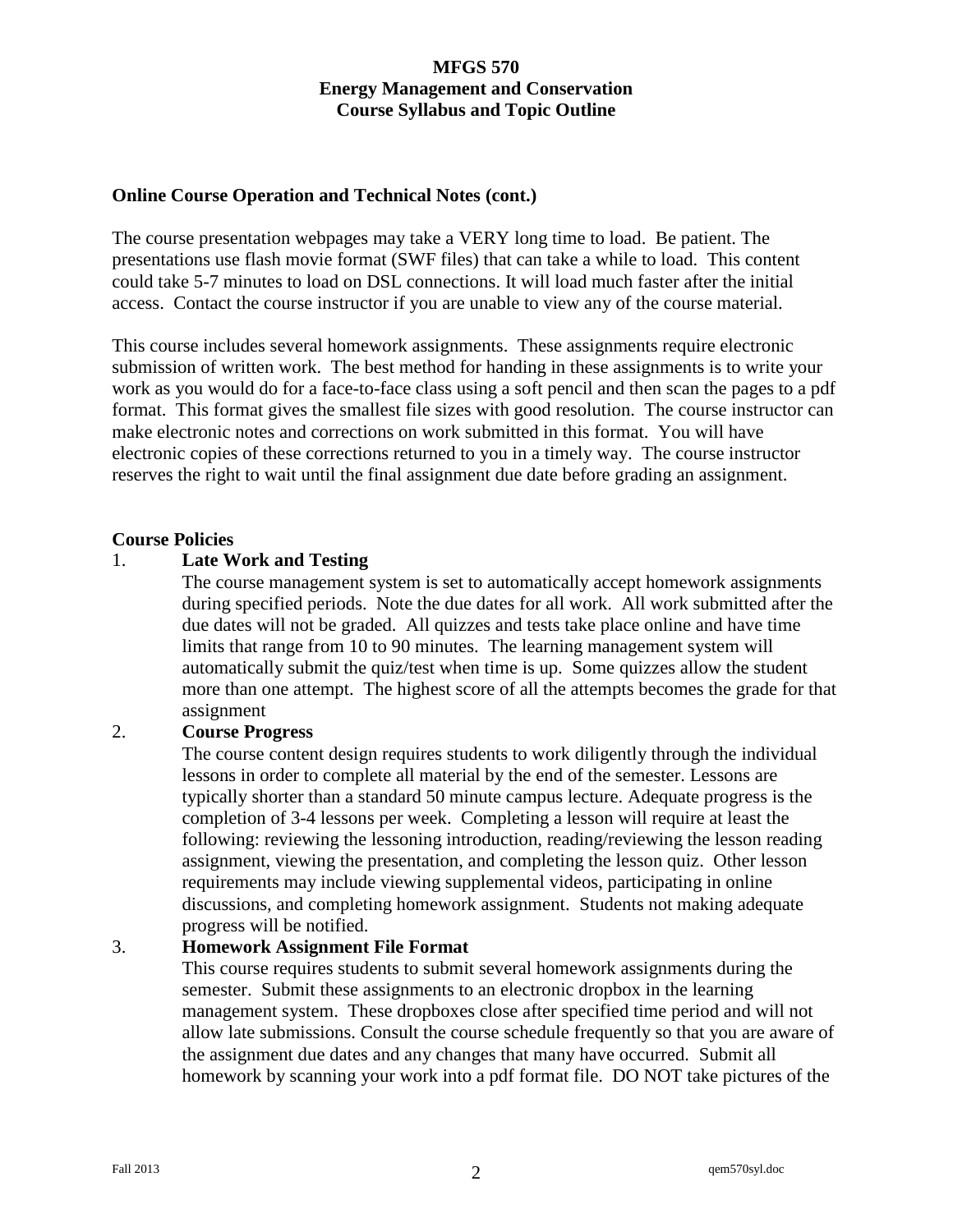pages using a camera or submit any other file format. The course instructor will not grade work submitted in an incorrect format.

## **Final Exam Scheduling Policy**

The course final exam is comprehensive. The course instructor will make the exam available no sooner than 12:00 am 12-10-12, which is the start of campus finals week. All students must complete the final by 12:00 am 12-14-12.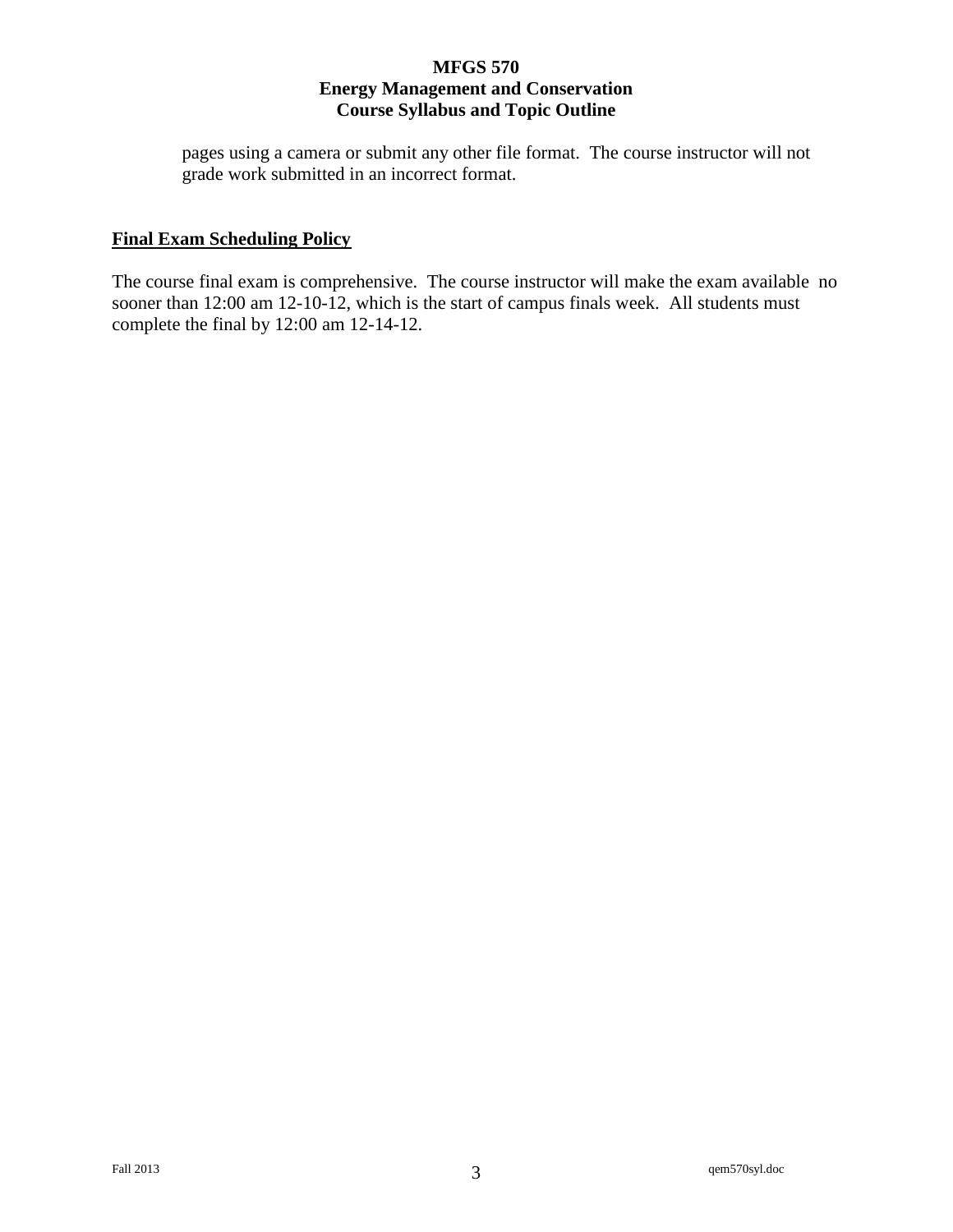## **Course Description and Prerequisites**

## **Energy Management and Conservation (**3 Credit hours)

This course covers the basic principles and policies used in energy management and auditing. Proper application of these tools will improve facilities performance and operation, reduce operating costs and environmental impacts, and create a more sustainable business model. Students will learn the importance of monitoring and controlling energy and resource consumption in industrial and commercial settings. The course covers how to develop and implement energy management programs and conduct energy audits. The course covers efficient operation of electric motors, lighting systems, boilers, furnaces, and facilities' climate control. The course covers economic evaluation of energy conservation opportunities using engineering economic formulas, simple pay-back analysis, and life-cycle cost models. The course surveys the current state of energy policy with an emphasis on LEED design and certification.

**Prerequisites:** Math 150 or IT 307, Physics 203ab or equivalents

## **Course Outcomes:**

Upon completion of this course the student will be able to:

- 1.) Explain the importance of effective energy management and control in commercial and industrial facilities.
- 2.) Develop and implement energy management programs in commercial and industrial facilities.
- 3.) Plan and conduct effective energy audits.
- 4.) Perform economic analysis of energy conservation opportunities and identify cost effective conservation projects.
- 5.) Use Excel to analyze historical energy consumption data.
- 6.) Develop statistical models of energy consumption using widely available software tools.
- 7.) Use statistical models to track the effectiveness of energy management programs.
- 8.) Identify factors that improve the efficiency of electric system operations.
- 9.) Evaluate gas and electric bills for potential cost savings and correctness.
- 10.) Identify factors that impact the performance of electric motors in industrial and commercial applications.
- 11.) Explain how variable speed motor drives improve efficiency and reduce costs.
- 12.) Measure light levels and evaluate systems for adequacy and efficiency
- 13.) Compare and contrast lighting types commonly used in industrial and commercial facilities.
- 14.) Explain the physical process of air compression
- 15.) Compare and contrast different types of compressed air systems for efficiency.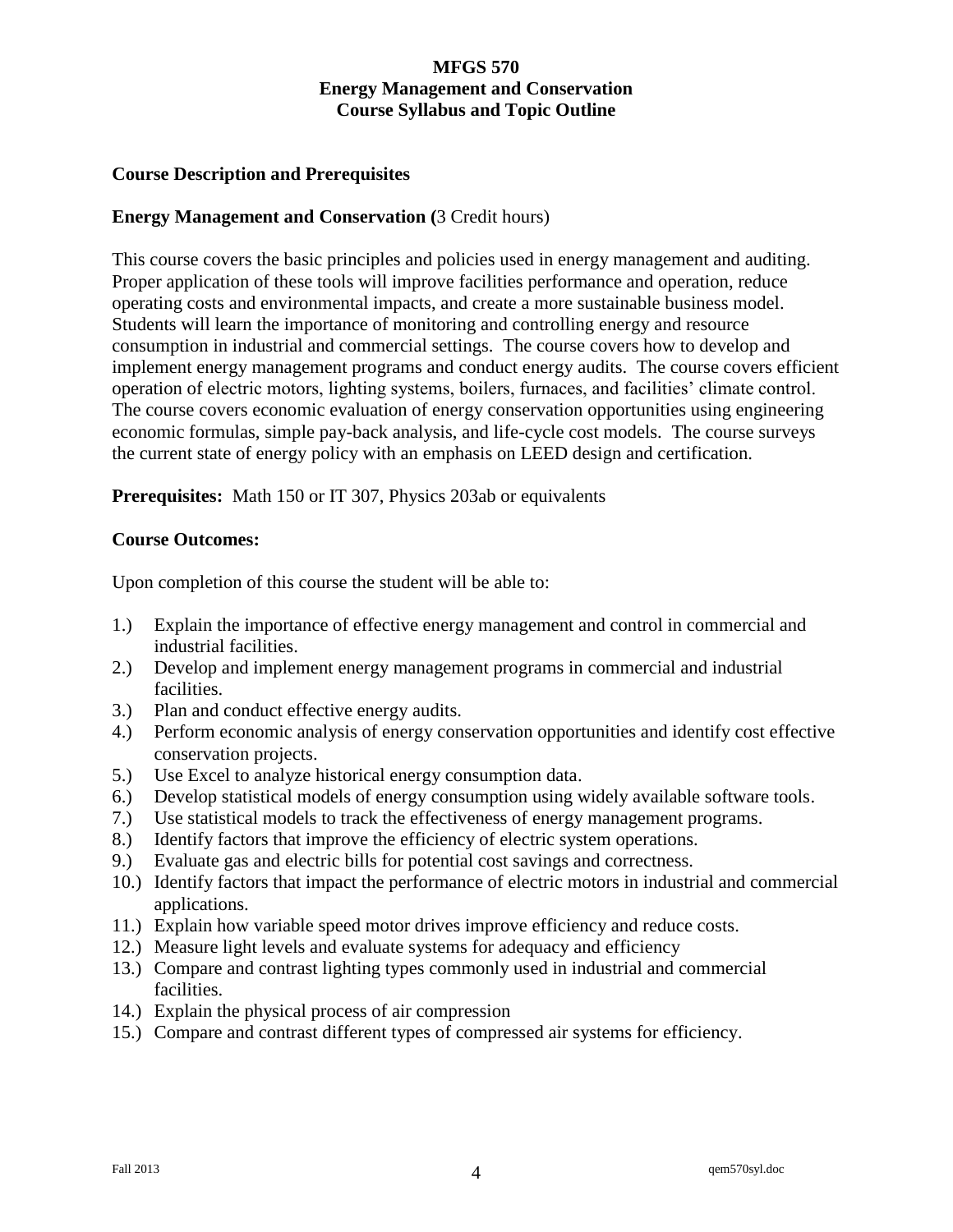## **Course Outline**

- I. Introduction
	- a. Value of energy management
	- b. Energy management careers and certifications
	- c. Suggested principles
		- 1. Cost control of energy factors not energy
		- 2. Cost control of energy functions as product cost
		- 3. Control and meter major functions
- II. Developing Energy Management and Auditing Programs
	- a. Corporate structure
	- b. Parts of energy management programs
		- 1. Policy
		- 2. Audit plans
		- 3. Educational plans
		- 4. Reporting systems
		- 5. Strategic plans
	- c. Energy Data Analysis
		- 1. Modeling energy consumption
		- 2. Regression Models
		- 3. Time series representations
		- 4. Cumulative sum of variance plots
	- d. Energy Auditing
		- 1. Tools and preparations
		- 2. Safety
		- 3. Site inspections
		- 4. Identifying energy conservation opportunities
		- 5. Reporting
- III. Electric theory, systems and measurements
	- a. Power systems characteristics
		- 1. Basic electric theory
		- 2. Single phase ac power
		- 3. Active and reactive power
		- 4. Three phase ac systems and power
		- 5. Efficiency
		- 6. Power calculations
	- b. Power factor
		- 1. Calculating power factor
		- 2. Power factor correction
	- c. Electric power and energy measurements
		- 1. Single phase power measurement
		- 2. Three phase power measurement
		- 3. Two-watt meter measurement methods
		- 4. Instrumentation transformers
		- 5. Energy meters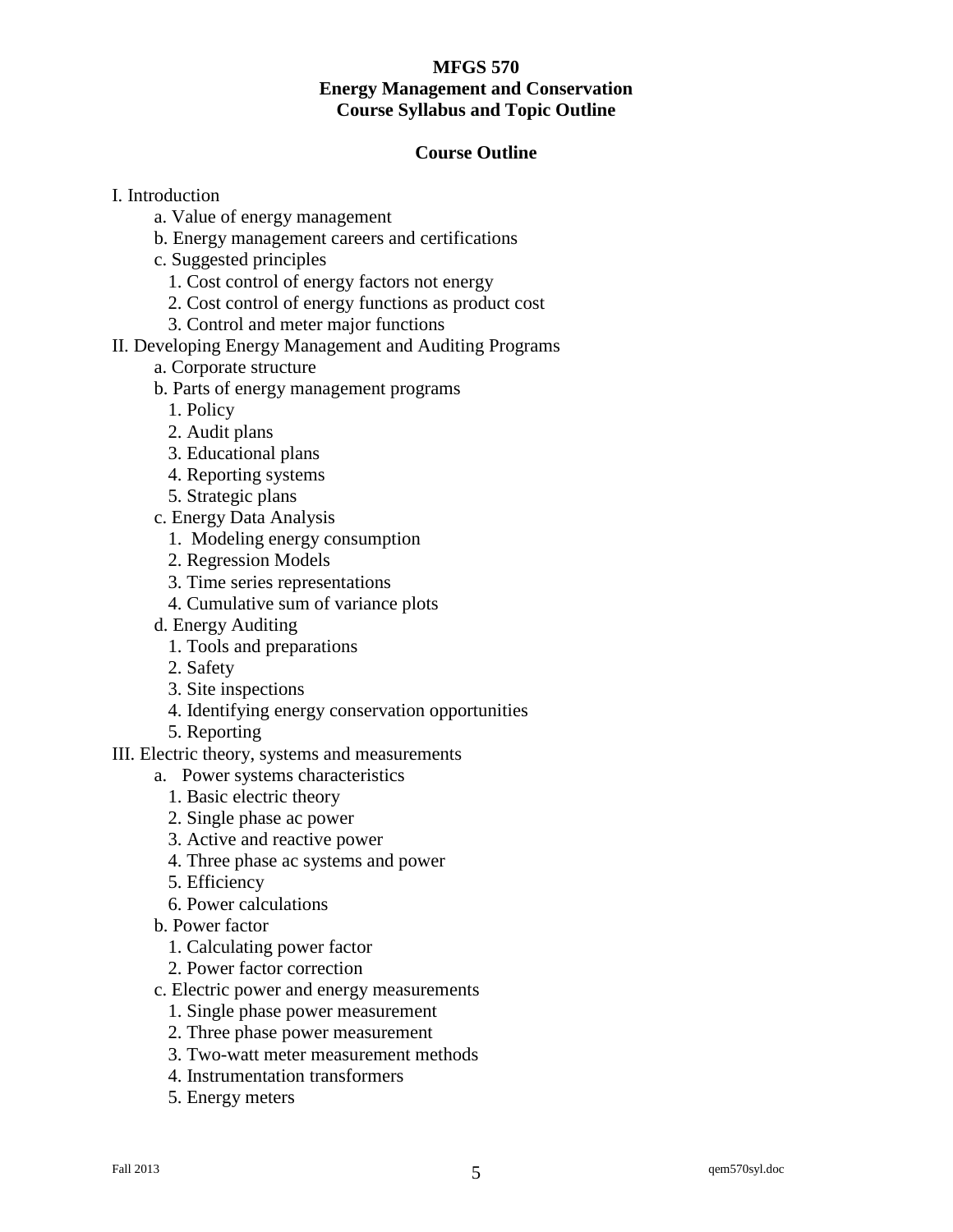6. Reading energy meters and estimating power usage

- IV. Energy Costs and Bill Analysis
	- a. Utility industry trends
		- 1. Regulation-deregulation
	- b. Power billing
		- 1. Utility costs
		- 2. Customer classes and rate schedules
		- 3. Commercial and Industrial rates
		- 4. Real time prices
	- c. Power Demand
		- 1. Need for demand charges
		- 2. Time/price/demand correlation
		- 3. Demand measures
		- 4. Demand rates
		- 5. Demand ratchets
		- 6. Demand adjustments/low power factor
	- d. Computing energy bills
		- 1. Identifying customer rate class
		- 2. Computing delivery charges
		- 3. Computing energy charges
		- 4. Taxes and other charges
	- e. Gas billing
		- 1. Physical background and Units
		- 2. Rates
		- 3. Seasonal impact on prices
	- f. Fuel oil
		- 1. Types and costs
	- g. Coal
		- 1. Types and costs
	- h. Other energy sources
		- 1. Steam and chilled water
	- 2. Waste water proxy
- V. Economic Analysis
	- a. Time-value of money
		- 1. Simple payback analysis
	- b. Cash flow diagrams
		- 1. Discount factors
		- 2. Present and future worth
	- c. Methods of economic analysis
		- 1. Present worth
		- 2. Future worth
		- 3. Annual worth
		- 4. Benefit cost ratio
		- 5. Internal rate of return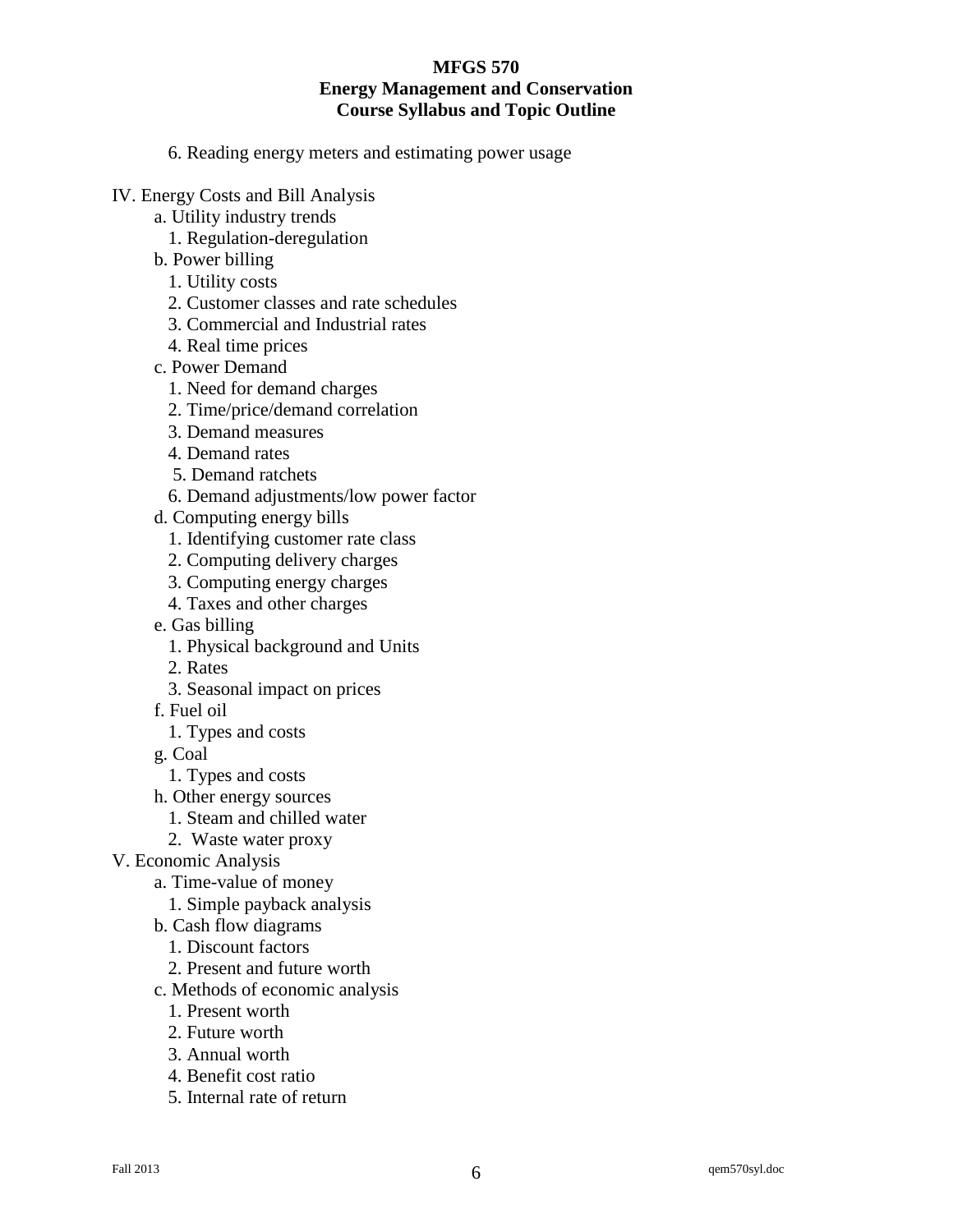d. Deprecation and taxes

VI. Lighting

- a. Introduction
	- 1. Units and Recommended Lighting levels
- b. Components
	- 1. Lamps
	- 2. Ballasts
	- 3. Luminaires
- c. Control
	- 1. Timers
	- 2. Photocells
	- 3. Occupancy
- d. Measurement tools
- VII. Electric Motors and Mechanical Loads
	- a. Induction motor basics
		- 1. Induction motor operation
		- 2. Nameplate data
		- 3. Torque-speed characteristics
		- 4. Load types
	- b. Power factor
		- 1. Power factor correction
	- d. Motor load measurements
		- 1. Instrumentation
		- 2. Slip measurement
		- 3. Current measurement
		- 4. Motor efficiency calculation
		- 5. Motor performance management
			- i. Motor Master Software
		- 6. Load speed sensitivity
		- 7. Variable speed drives
- VIII. Compressed Air and Process Systems
	- a. Components
		- 1. Compressors
		- 2. Piping
		- 3. Air dryers and filters
	- b. Process improvement
		- 1. Steps for process improvement
		- 2. Process examples